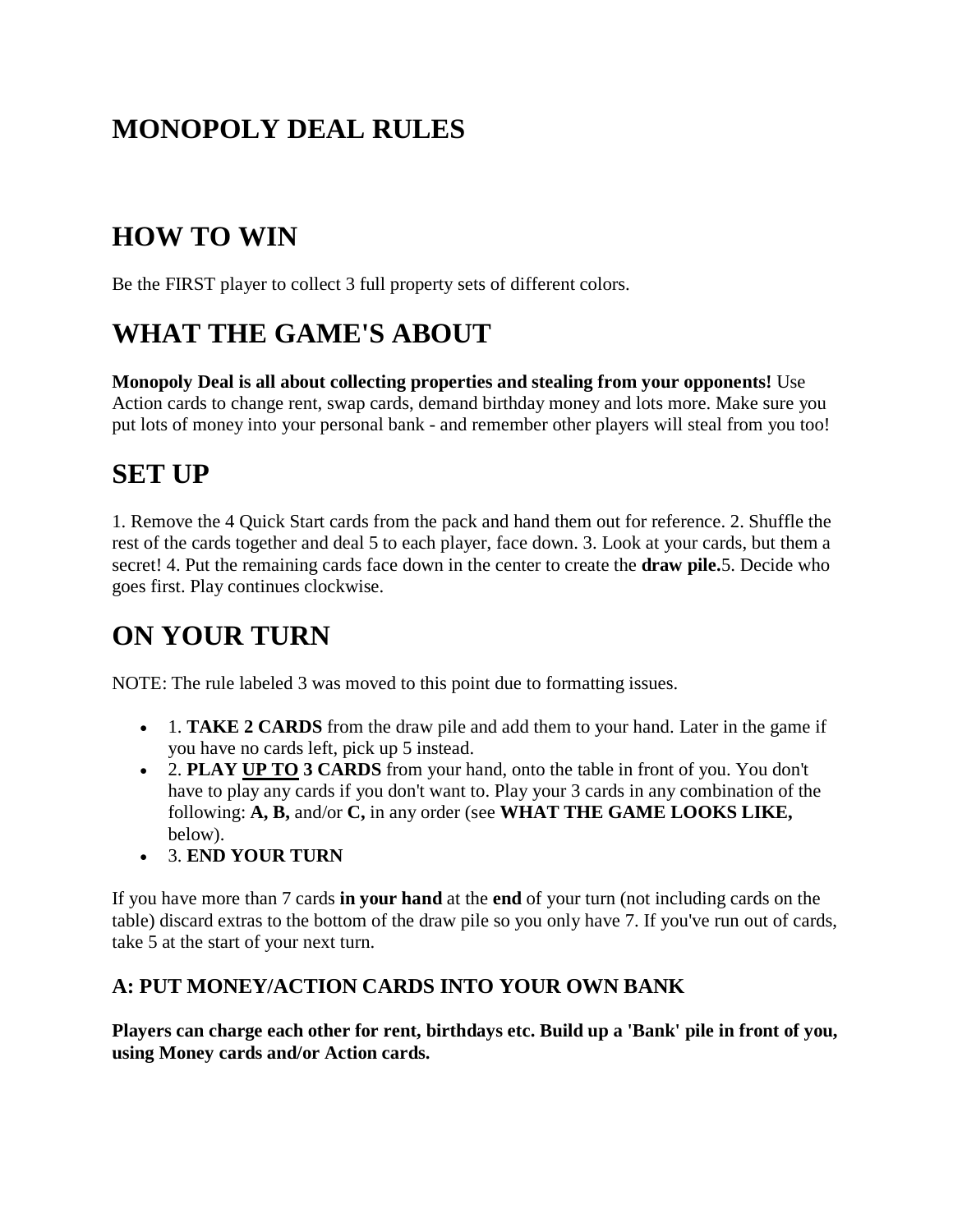• If you put an action card into your bank, it becomes redundant as an Action card for the rest of the game. If you use it to pay another player, it must go straight into their bank and cannot be used for its Action.

#### **AND/OR**

### **B: PUT DOWN PROPERTIES INTO YOUR OWN COLLECTION**

#### **REMEMBER, 3 DIFFERENT-COLORED PROPERTY SETS WIN THE GAME!**

- Lay Property cards down in front of you to build up your property sets.
- Each card shows how many properties there are to collect in that color-set.
- Collect as many properties as you want, but you need **3 full sets** (of different colors) to win the game.
- You can only reorganize your property collection on your turn. If you realize you've won during someone else's turn, you must wait until it's your turn to say it!

#### **AND/OR**

### **C: PLAY ACTION CARDS INTO THE CENTER**

### **FOLLOW THE INSTRUCTIONS ON THE ACTION CARDS!**

- Action cards allow you to do things such as charge other players rent, steal their cards and demand money for your birthday!
- If you pick up an Action card on your turn, you can play it right away as one of your three cards or use it on a later turn.
- Action cards can also be put into your bank as money. The value is shown in the corner, in a red ring.

#### (See **THE CARDS IN MORE DETAIL** for more info).

#### **IMPORTANT! HOW TO PAY OTHER PLAYERS** Cards can **NEVER** go back to a player's hand.

- **Never** pay with cards from your hand, only from the cards in front of you.
- You can pay with cards from your bank, properties, or a combination of both. You choose how to play - not the player you're paying!
- Change is **not** given! For example, if a player charges you 2M rent and you only have a 3M card in your bank, you don't get change. Too Bad!
- You can **NEVER** move your own properties to your bank to screw another player over.
- If you pay with property cards, they must go into the other player's property collection.
- If you have no cards in front of you, you don't pay at all!